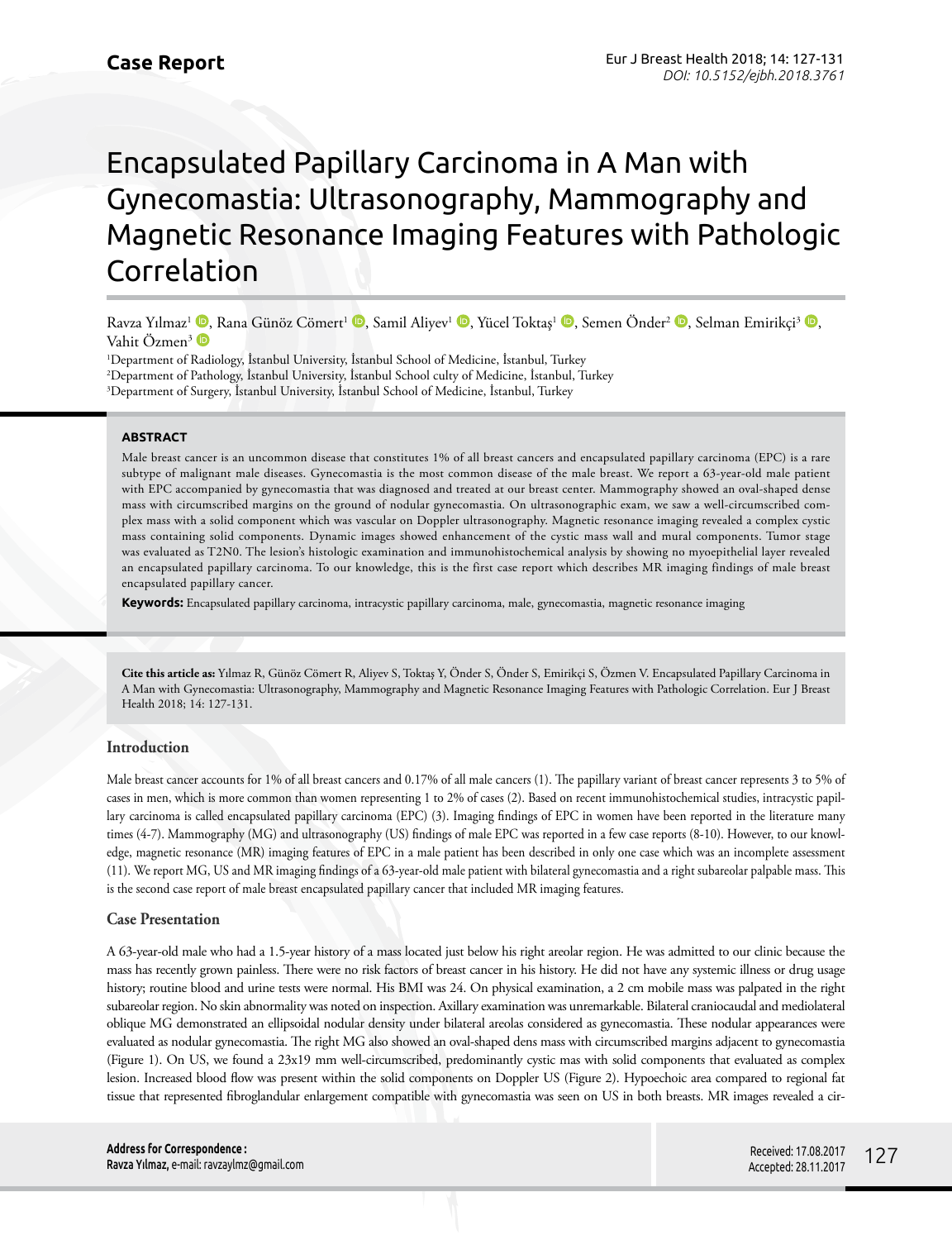#### Eur J Breast Health 2018; 14: 127-131



**Figure 1. (a-d).** Bilateral craniocaudal and mediolateral oblique MG demonstrated nodular gynecomastia (stars). Oval-shaped dense mass with posterior-inferior circumscribed margins adjacent to gynecomastia on the right breast (arrows)



**Figure 2. (a-b).** US demonstrated hypoechoic glandular structure compatible with gynecomastia (star) and well-circumscribed mass shows predominantly cystic with solid components-thick septations that evaluated as complex lesion. Posterior acoustic enhancement was seen (stars) (a). On Doppler US, blood flow was seen in the solid components (b)

cumscribed hypointense mass and bilateral hypointense parenchyma on pre-contrast T1-weighted sequences. Axial T2-weighted images revealed complex mass containing hypointense solid components and hyperintense cystic component. Axial T1-weighted contrast-enhanced subtraction images revealed enhancement of the cystic mass wall and solid components. Sagittal post-contrast images showed a circumscribed complex mass with a cystic component (star) and markedly enhancing wall and solid nodules (Type III kinetic curve/suggestive of malignancy-not illustrated) (Figure 3). The lesion was reported as intracystic mass with a preliminary diagnosis of papillary carcinoma. Core needle biopsy was performed under US guidance. Histopathologically, the lesion had few papillary folds and was filled with uniform tumoral cells. Immunohistochemical analysis also confirmed no myoepithelial cells were stained with p40 in the lesion. So the final pathological diagnosis was EPC (Figure 4). Simple mastectomy was performed with axillary sentinel lymph node sampling. The size of the specimen was 15 cm and the tumor size was 2.5 cm. All 4 sentinel lymph nodes were negative. Receptor status was ER: 90% and PR:90%. The tumor cells were moderately differentiated (grade 2) and tumor stage was reported as T2N0. Written informed consent was obtained from the patient.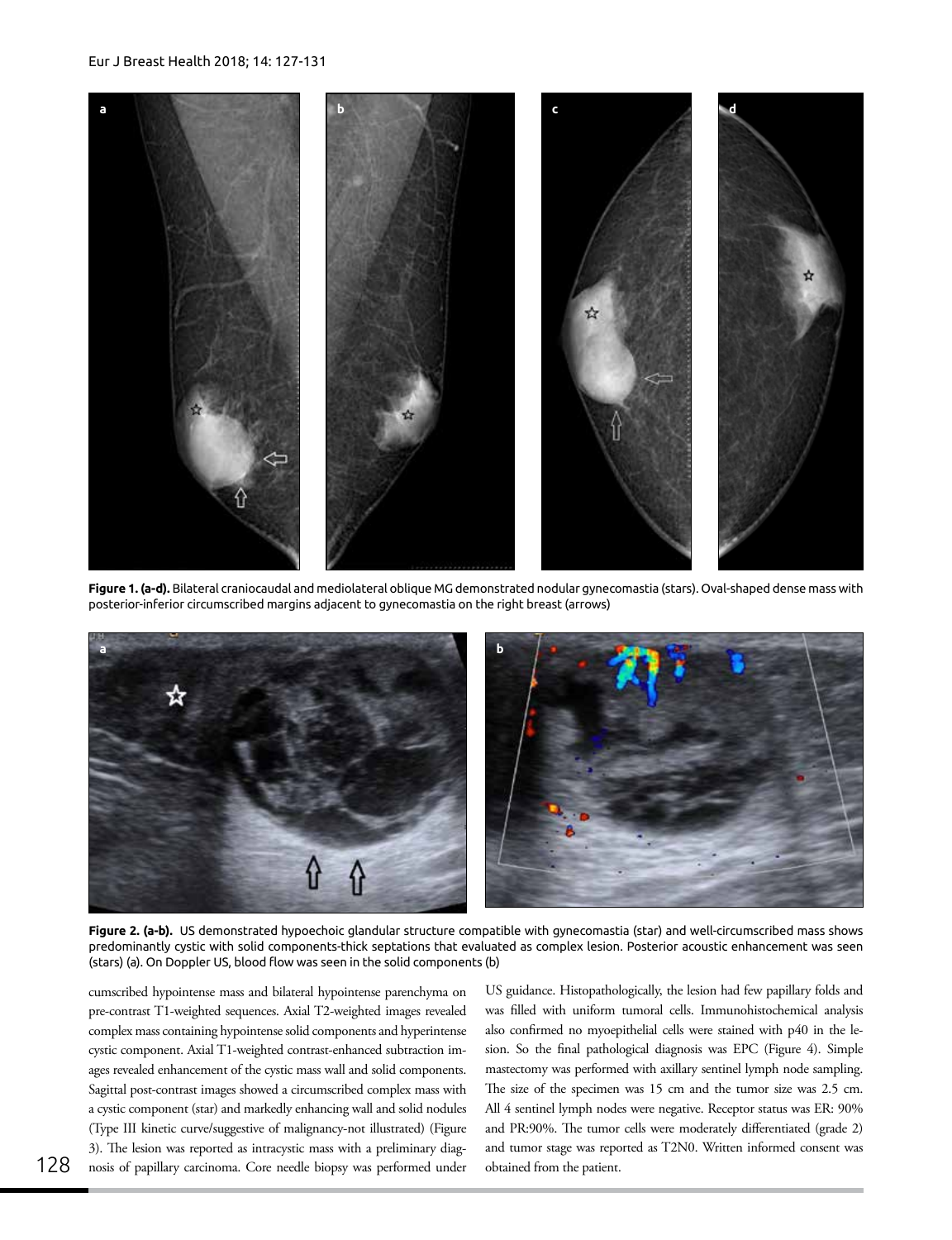## Yılmaz et al. Papillary Carcinoma in A Man: Imaging



**Figure 3. (a-f).** a) MR images revealed a circumscribed hypointense mass (arrow) and bilateral hypointense parenchyma (stars) on precontrast T1-weighted image (a). Hyperintense complex cystic mass containing hypointense solid component (arrow) was seen on axial T2 weighted image (b). In diffusion-weighted image, the mass shows high signal intensity (c). Axial T1-weighted contrast-enhanced subtraction image showed enhancement of walls of cystic mass and solid nodules (d). Axial post-contrast T1-weighted gadolinium-enhanced image showed mass (arrow) and glandular appearance compatible with gynecomastia (stars) (e). Sagittal postcontrast image showed a circumscribed complex mass with a cystic component and marked enhancing solid nodules (arrows) and peripheral wall (star) (f)

# **Discussion and Conclusion**

Encapsulated papillary carcinoma is a localized, encysted kind of papillary ductal cancer that surrounded by a fibrous capsule found within a dilated duct. EPC may be asymptomatic or present with a bloody nipple discharge or palpable mass. Many cases were also described in the male population in the literature, (12). The average age of EPC is higher than the other types of breast

cancer, being 65-year old (13). Gynecomastia is quite common in male breast. In our patient, cancer and gynecomastia was diagnosed at the same time. Gynecomastia is not an independent risk factor for male breast cancer; most of the time, it presents concurrently with relative estrogen excess associated clinical conditions. Usually, this tumor can Show benign MG findings as a well-circumscribed, round or oval mass. However, true diagnosis of EPC can be made by adding US. US was absolutely necessary to evaluate internal structure of this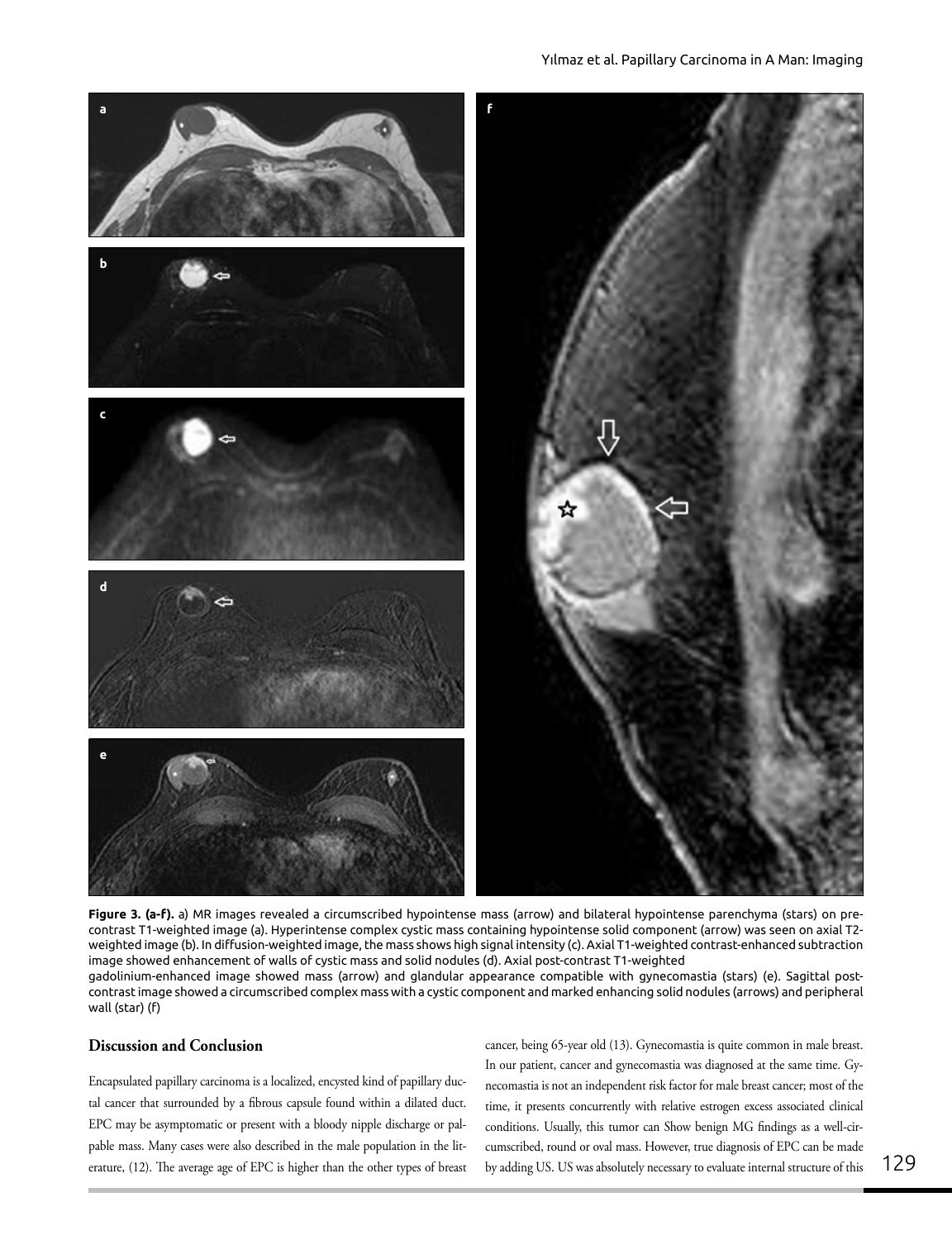

**Figure 4. (a-c).** Papillary configuration of the lesion within capsule (H&E, x20, original magnification) (a).

No myoepithelial cells stained with p40 in the lesion (p40, x20, original magnification) (b). ER positivity is high in the lesion (ER, x20, original magnification) (c)

mass which typically reveals complex appearance that includes a cystic area with solid components originating from the wall of the cyst.

Magnetic resonance imaging can give additional information about the morphological features and the local extension of the mass for preoperative mapping (14, 15). At MR imaging, round or oval mass with circumscribed margins has typical heterogeneous internal composition with solid nodules of intermediate signal intensity and also depends on the cystic component. EPC shows strongly enhancing cyst wall and solid nodules on post-contrast images. Differentiating EPC from intracystic papilloma is difficult, however MR imaging can guide us by showing the types of the kinetic curves of the solid nodules that demonstrate the presence of cancer (15). Even pathologically, EPC can be misdiagnosed as intraductal papilloma especially in small biopsies. Showing presence of myoepithelial layer is enough to give a diagnosis of intraductal papilloma. The recommended treatment is surgical excision with negative margins. Sentinel lymph node biopsy is recommended when tumor shows clinical N0 as usual breast cancer.

In conclusion, EPC in male breast is an extremely rare entity; however, cystic lesions in men should be worked up as potentially malignant lesions. MG and US together provide valuable information to direct us to the correct diagnosis. MR imaging of EPC in male breast has similar features as in female breast. Round or oval shape with predominantly circumscribed margins and the complex appearance of solid and cystic components are the specific features of EPC on US and MR imaging. Absence of myoepithelial cell layer by immunohistochemical study is significant for pathologic diagnosis.

**Informed Consent:** Written informed consent was obtained from patient who participated in this study.

Peer-review: Externally peer-reviewed

**Author Contributions:** Concept - R.Y., Y.T.; Design - R.Y., R.G.C.; Supervision - R.Y., V.O.; Resources - R.Y., S.A.; Materials - R.Y., S.E.; Data Collection and/or Processing - R.Y., R.C.G.; Analysis and/or Interpretation - R.Y., S.O.; Literature Search - R.Y., R.C.G.; Writing Manuscript - R.Y., S.A.; Critical Review - R.Y., V.O.

**Acknowledgements:** Authors would like to thank patients who participated this study.

**Conflict of Interest:** No conflict of interest was declared by the authors.

**Financial Disclosure:** The authors declared that this study has received no financial support.

# **References**

- 1. Boring CC, Squires TS, Tony T, Montgomery S. Cancer statistics, 1994. CA Cancer J Clin 1994; 44: 7-26. (PMID: 8281473) [[CrossRef](https://doi.org/10.3322/canjclin.44.1.7)]
- 2. Rosen PP. Carcinoma of the Male Breast. In: Rosen's Breast Pathology. 2nd ed. Philadelphia, PA: Lippincott Williams & Wilkins; 2001: 713- 728.
- 3. Mulligan AM, O'Malley FP. Papillary lesions of the breast: a review. Adv Anat Pathol 2007; 14: 108-119. (PMID: 17471117) [\[CrossRef\]](https://doi.org/10.1097/PAP.0b013e318032508d)
- 4. Schneider JA. Invasive papillary breast carcinoma: mammographic and sonographic appearance. Radiology 1989; 171: 377-379. (PMID: 2649917) [[CrossRef\]](https://doi.org/10.1148/radiology.171.2.2649917)
- 5. Liberman L, Feng TL, Susnik B. Case 35: intracystic papillary carcinoma with invasion. Radiology 2001; 219: 781-784. (PMID: 11376269) [\[CrossRef\]](https://doi.org/10.1148/radiology.219.3.r01jn10781)
- 6. Eiada R, Chong J, Kulkarni S, Goldberg F, Muradali D. Papillary lesions of the breast: MRI, ultrasound, and mammographic appearances. AJR Am J Roentgenol 2012; 198: 264-271. (PMID: 22268167) [\[CrossRef\]](https://doi.org/10.2214/AJR.11.7922)
- 7. Lattin GE Jr, Jesinger RA, Mattu R, Glassman LM. From the radiologic pathology archives: diseases of the male breast: radiologic-pathologic correlation. Radiographics 2013; 33: 461-489. (PMID: 23479708)  $[CrossRef]$
- 8. S H, Hariprasad P, Srinivas T. Intracystic papillary carcinoma of the breast in males: a case report and review of the literature. J Clin Diagn Res 2013; 7: 568-570. (PMID: 23634426)
- Johnson JB, Emory TH. Intracystic Papillary Carcinoma in a Man with Gynecomastia. Radiol Case Rep 2015; 3: 214. (PMID: 27303554) [\[CrossRef\]](https://doi.org/10.2484/rcr.v3i4.214)